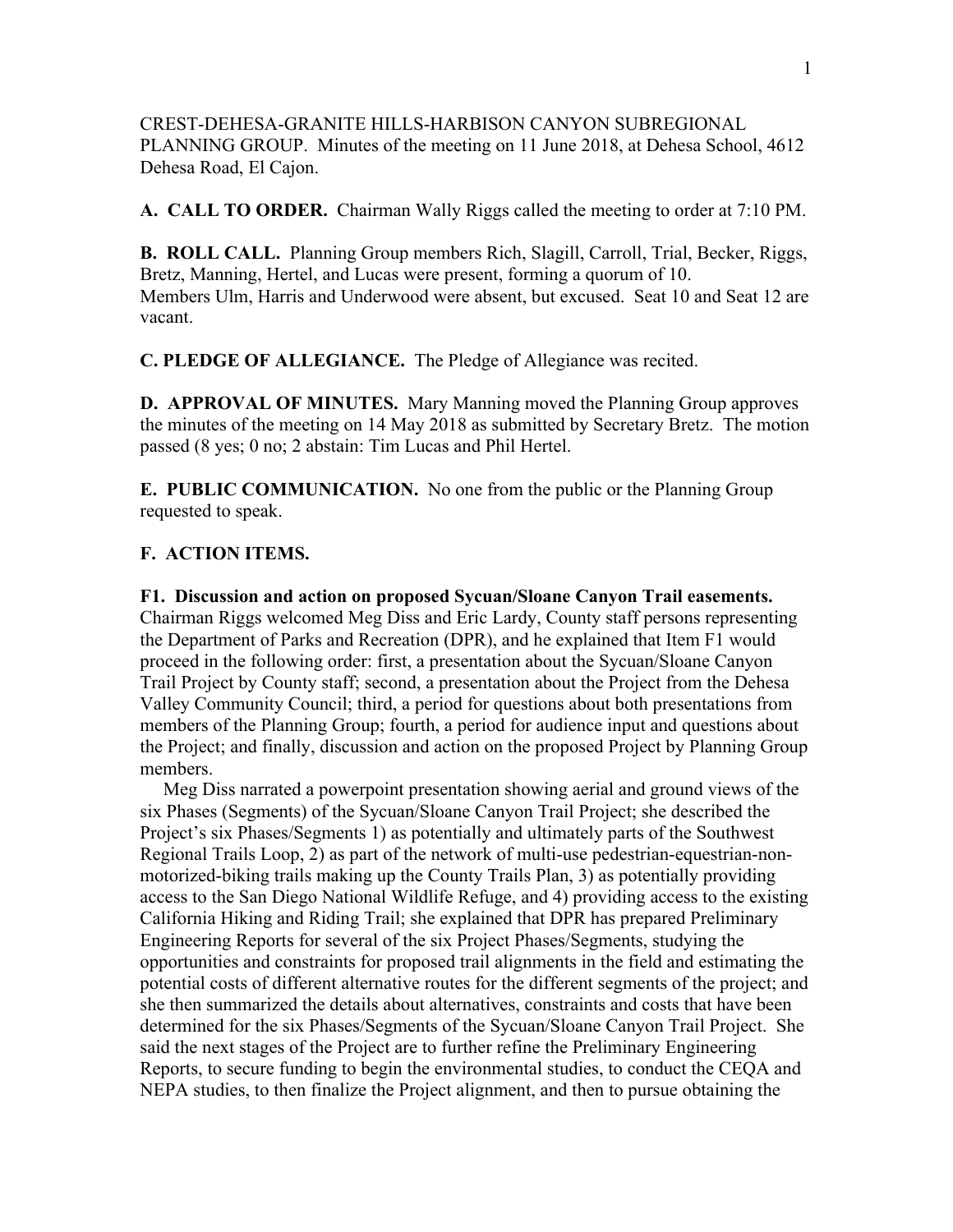necessary Bureau of Indian Affairs approvals and right-of-way, easements from the Kumeyaay Digueno Land Trust, etc.

 Maryanne Vancio, consulting trails expert, explained recent involvement and study carried out by DVCC, considering each of the six Phases/Segments of the proposed Project. She mentioned 1) that the extreme constraints for Phase 6 caused DVCC to ask whether it should be part of the Project, but that perhaps it could be located on the north side of Dehesa Road; 2) that DVCC has no disagreements with the County's concepts for Phase 1, but suggests that a staging area for equestrian use be located near the junction between Phase 1 and Phase 2; 3) that DVCC suggests and requests that Phase 2 is aligned off the road, to one side or the other, preferably above the grade of Sloane Canyon Road on its east side; 4) that the Phase 3 connection to the San Diego National Wildlife Refuge would best be aligned in certain places along natural contours instead of utilizing the existing historic truck trails; 5) that the DVCC supports an alignment for Phase 4 that avoids the road and is located overland from the junction of Phase 2 and Phase 3 to the junction of Model A Ford Road with Sloane Canyon Road; and 6) that the DVCC supports planning with the Kumeyaay Digueno Land Trust and The Sycuan Band to locate Phase 5 off the alignment of Sloane Canyon Road as much as possible between Model A Ford Road and Beaver Hollow Road.

 At the invitation of Chairman Riggs, Adam Day, representing The Sycuan Band, commented 1) that the Tribe supports the Sycuan/Sloane Canyon Trail Project; 2) that it appreciates the Planning Group and DVCC working with the Tribe to constructively contribute to the County's project; 3) that the Tribe realizes Phase 1 is the first part of the Project that it can immediately begin implementing, and it has already officially approved it and begun clearing some of the trail alignment already; and 4) that the Tribe is conceptually on board with creating necessary easements for other Phases/Segments of the Project.

 Planning Group members' comments, questions and concerns involved and included 1) locating Phase 6 completely off Dehesa Road, on the north side on National Wildlife Refuge property; 2) which lead agency will conduct the required NEPA analyses; 3) the source and amount of funding used for the Preliminary Engineering Reports; 4) the need for consultation with the Planning Group when allocating funds from the Sycuan Tribal Trust Fund for expense in the Dehesa area; 4) the Tribe's independent implementation of clearing for Phase 1; and 5) the Tribe's interest and agreement on locating an equestrian use staging area connected to Phase 1/Phase2 of the Project.

 General discussion following the presentations and Planning Group members' comments included 1) appreciation expressed for the positive, cooperative involvement of The Sycuan Band to help create safer public use trails, that will also increase safety for vehicle traffic on Sloane Canyon Road; 2) a statement about the need to control trail users of Phase 3 from straying/trespassing from the trail on public land onto adjacent private property; 3) a request for the Planning Group to consider the importance of retaining Phase/Segment 6, and supporting the implementation of the Southwest Regional Loop and complete County Trail network as an extension of the County parks system; 4) concerns expressed about the potential for negative impacts of erosion and damage to oak trees in Phase 2 and Phase 4; 5) a request for a field walk to explore possible alignment for Phase 4; 6) consideration of the Planning Group taking action separately on the different Phases of the Project; and 7) opinion that the County, as lead agency for its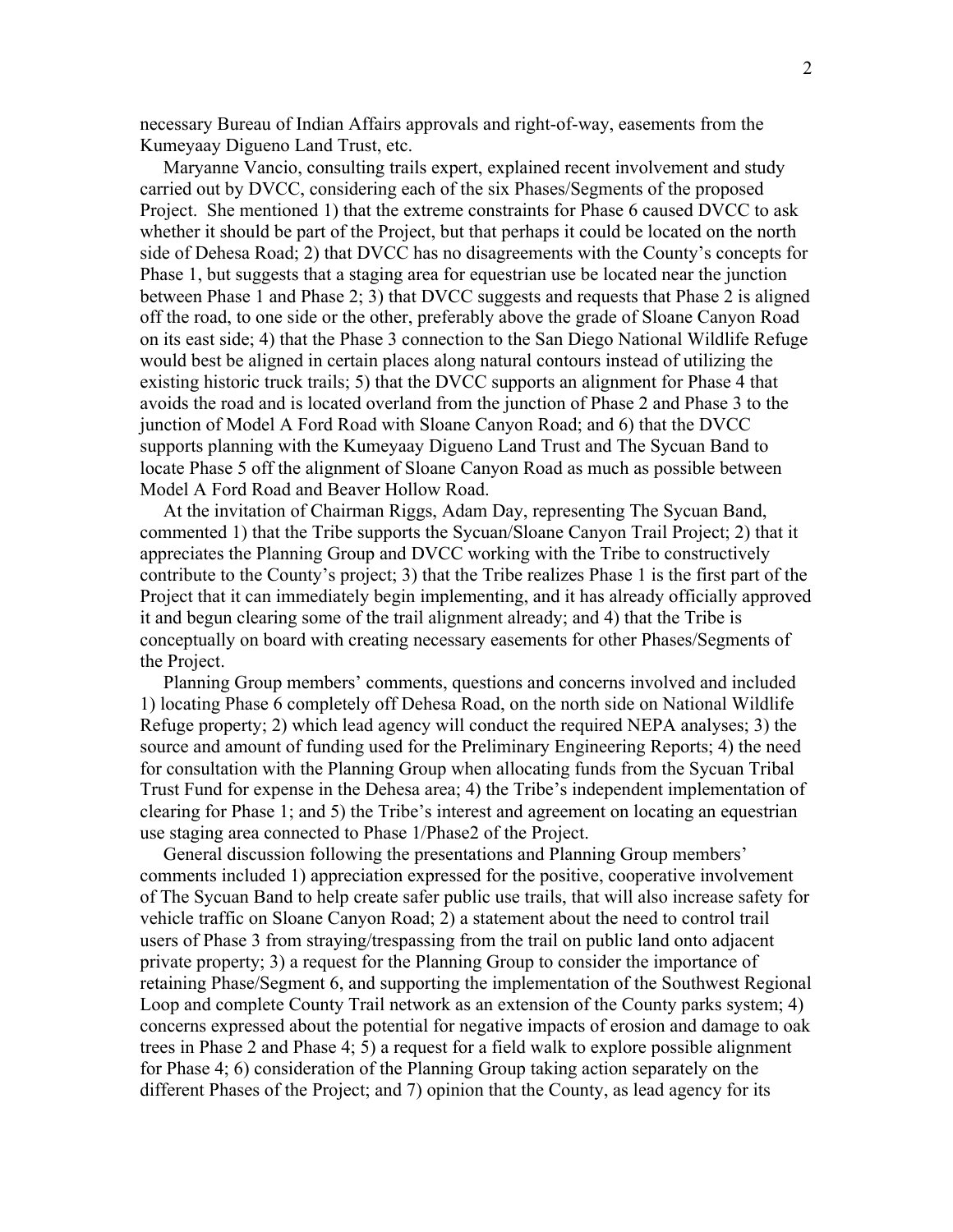Project, must include all six Phases with alternatives in its CEQA analyses, to avoid improper piecemeal planning.

 Mary Manning moved that the Planning Group recommends approval of Phase 1 of the proposed Sycuan/Sloane Canyon Trail Project, with a staging area for equestrian use included, as proposed by the Sycuan Band. Adam Day explained the Tribe has not yet approved a planned staging area, but will collaborate to do this in the future. Mary Manning withdrew her motion, due to the inability to include a specific staging area associated with Phase 1.

 Christina Becker moved that the Planning Group recommends approval of Phase 1 of the Sycuan/Sloane Canyon Trail Project as conceptually proposed by the County and the Dehesa Valley Community Council, with the CEQA review for Phase 1 to include analysis of a staging area for equestrian trail use as part of Phase 1, at a location to be determined by consultation between Sycuan, DVCC and the County. The motion passed (9 yes; 1 no: Trial; 0 abstain).

Allen Trial moved that the Planning Group supports in concept all Phases  $1 - 6$  of the Sycuan/Sloane Canyon Trail Project as described by the County, and the Group supports moving forward with the planning process and CEQA review for all six Phases as an interconnected single project. The motion passed (10 yes; 0 no; 0 abstain).

**F2. Request for recommendation for placement of a guardrail in the vicinity of 124 Frances Drive, in Harbison Canyon.** Chairman Riggs introduced Shirley McAndrews resident of Harbison Canyon, to explain to the Planning Group her request for its recommendation for the installation of a roadside guardrail in the vicinity of 124 Frances Drive. Ms. McAndrews described a recent history of vehicles going off the road on the curve near 124 Frances Drive, including an accident on 24 May 2018 which endangered her life when a car crashed into the bedroom wall of her house; she also distributed several photographs showing the accident at her home, as well as the curve and conditions along the road in the vicinity of 124 Frances Drive. Planning Group members discussed road safety concerns and County procedures with her.

 Mary Manning moved the Planning Group contacts the Department of Public Works, requesting its evaluation of installing roadside guardrails in the vicinity of 124 Frances Drive. The motion passed (10 yes; 0 no; 0 abstain).

## **G. GROUP BUSINESS.**

**G1. Announcements and correspondence.** Chairman Riggs announced that the even numbered Planning Group seats will be elected in the November election, and that candidates for these seats must file **in person** for the election with the Registrar of Voters from 6 July 2018 through 10 August 2018.

**G2. Meeting updates.** The next meeting of the Planning Group will be on 9 July 2018 at 7:00 PM at Dehesa School, 4612 Dehesa Road, El Cajon.

**H. ADJOURNMENT.** Phil Hertel moved adjournment at 9:05 PM. The motion passed unanimously.